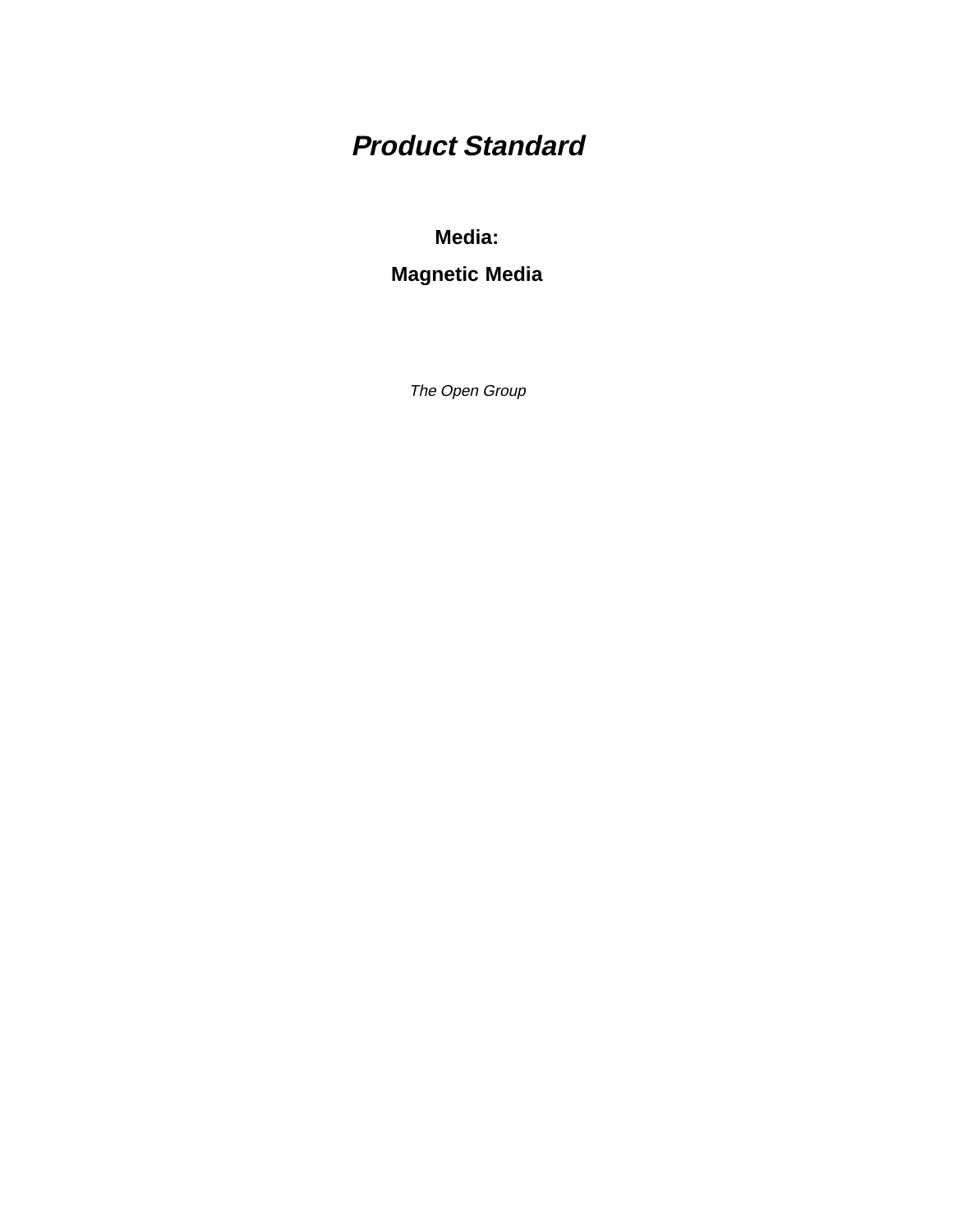Copyright  $\odot$  January 1998, The Open Group

All rights reserved.

No part of this publication may be reproduced, stored in a retrieval system, or transmitted, in any form or by any means, electronic, mechanical, photocopying, recording or otherwise, without the prior permission of the copyright owners.

Motif,  $^{\circledR}$  OSF/1,  $^{\circledR}$  UNIX,  $^{\circledR}$  and the "X Device" $^{\circledR}$  are registered trademarks and IT DialTone<sup>TM</sup> and The Open Group<sup>TM</sup> are trademarks of The Open Group in the U.S. and other countries.

Product Standard Media: Magnetic Media Document Number: X98MM

Published in the U.K. by The Open Group, January 1998.

Any comments relating to the material contained in this document may be submitted to:

The Open Group Apex Plaza Forbury Road Reading Berkshire RG1 1AX U.K.

Or by email to:

OGSpecs@opengroup.org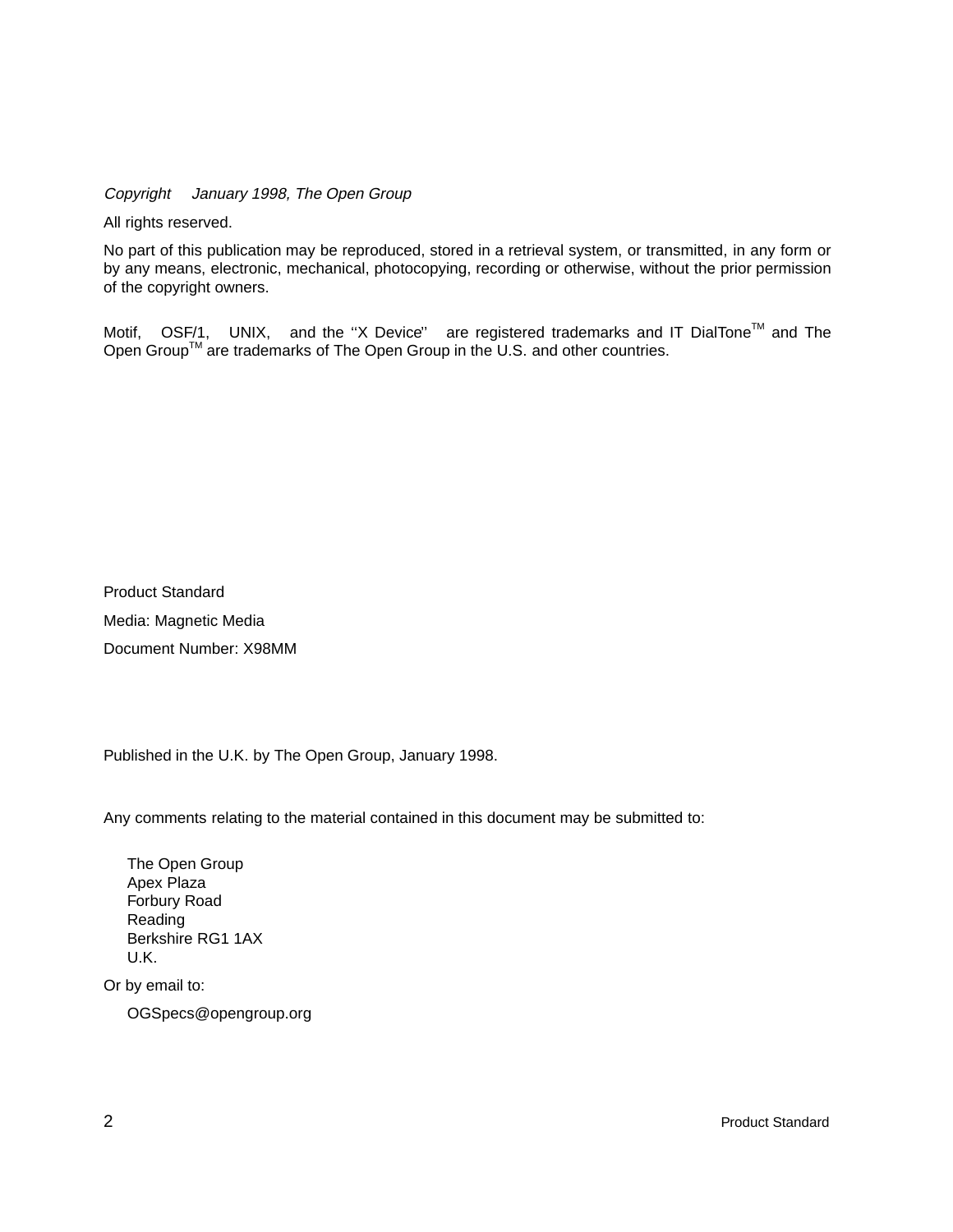# **Product Standard \_\_\_\_\_\_\_\_\_\_\_\_\_\_\_\_\_\_\_\_\_\_\_\_\_\_\_\_\_\_\_\_\_\_\_\_\_\_\_\_\_\_\_\_\_\_\_\_\_\_\_\_**

## **NAME**

Magnetic Media

# **LABEL FOR LOGO**

No label.

#### **DESCRIPTION**

This Product Standard provides functionality equivalent to the XPG3 Source Code Transfer Product Standard but with changed or updated media definitions. It represents the ability to read and write magnetic media of specific physical size/shapes and recording format.

**\_\_\_\_\_\_\_\_\_\_\_\_\_\_\_\_\_\_\_\_\_\_\_\_\_\_\_\_\_\_\_\_\_\_\_\_\_\_\_\_\_\_\_\_\_\_\_\_\_\_\_\_**

#### **CONFORMANCE REQUIREMENTS**

#### **Human-Computer Interface**

Not applicable.

#### **Portability Interface**

Not applicable.

#### **Programming Language Environment**

Not applicable.

#### **Interoperability**

• Data Interchange Formats

Products conforming to this Product Standard shall be available in a configuration that is able to read and write one or more of the following magnetic media:

- QIC 150 1/4" cartridge
- 1600 bpi tape
- 6250 bpi tape
- 3.5" 1.4Mbyte floppy

The supported media must be accessible by use of the cpio or tar or pax utilities.

The following formats are not common on conforming systems and their presence should not be relied upon:

— 3.5" 720kbyte floppy